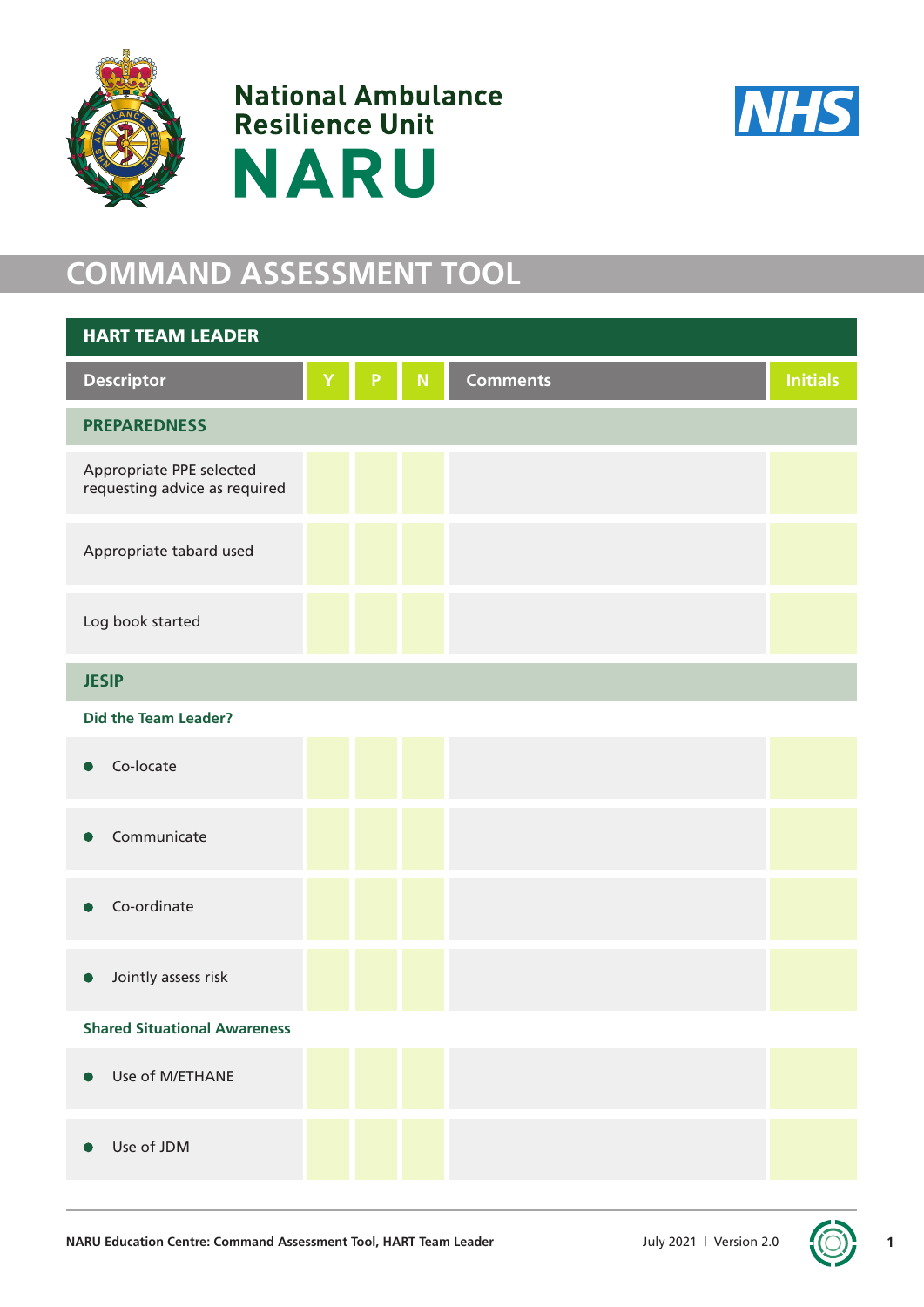



| <b>Descriptor</b>                                                                                                               |  | P | N | <b>Comments</b> | <b>Initials</b> |  |
|---------------------------------------------------------------------------------------------------------------------------------|--|---|---|-----------------|-----------------|--|
| <b>NARU C2 PERFORMANCE CRITERIA</b>                                                                                             |  |   |   |                 |                 |  |
| Make an early initial<br>assessment of the scene where<br>HART will be working                                                  |  |   |   |                 |                 |  |
| Identify HART resources<br>required and ensure early<br>request for those resources                                             |  |   |   |                 |                 |  |
| Report the assessment to the<br><b>Operational Commander</b>                                                                    |  |   |   |                 |                 |  |
| Ensure a METHANE message<br>has been communicated to<br>the Ambulance Control Room                                              |  |   |   |                 |                 |  |
| Prepare and implement an<br>initial plan of action with the<br><b>Operational Commander</b>                                     |  |   |   |                 |                 |  |
| Ensure actions are carried out,<br>taking into consideration the<br>impact on the individuals,<br>communities & the environment |  |   |   |                 |                 |  |
| Conduct an initial and ongoing<br>risk assessment for the<br>intended activity for HART                                         |  |   |   |                 |                 |  |
| Work in cooperation and<br>effectively with the Operational<br>Commander, other functional<br>officer roles & other responders  |  |   |   |                 |                 |  |
| Consider radio talk group<br>interoperability                                                                                   |  |   |   |                 |                 |  |
| Confirm availability and<br>capacity of HART responders,<br>equipment and PPE                                                   |  |   |   |                 |                 |  |

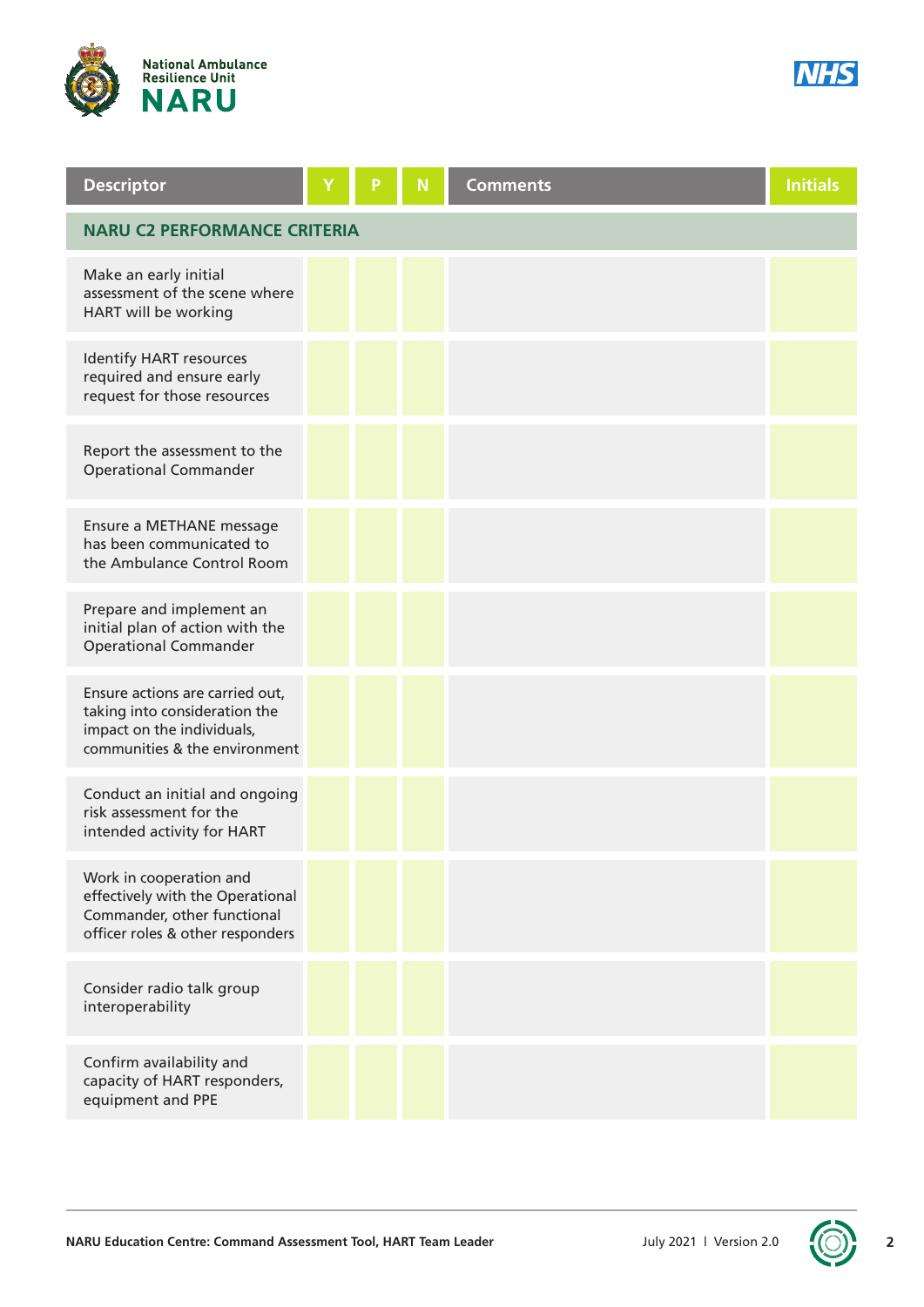



| <b>Descriptor</b>                                                                                                                                  |  | p | N | <b>Comments</b> | <b>Initials</b> |
|----------------------------------------------------------------------------------------------------------------------------------------------------|--|---|---|-----------------|-----------------|
| <b>NARU C2 PERFORMANCE CRITERIA</b>                                                                                                                |  |   |   |                 |                 |
| Identify HART capability and<br>resources required and brief<br>the Operational Commander,<br>agreeing the appropriate<br>deployment of HART staff |  |   |   |                 |                 |
| Communicate any HART<br>resource constraints to the<br><b>Operational Commander</b><br>and consideration for HART<br><b>Mutual Aid</b>             |  |   |   |                 |                 |
| Confirm with the Tactical<br>Commander the appropriate<br>deployment of HART staff<br>where appropriate                                            |  |   |   |                 |                 |
| Ensure that individuals are<br>effectively briefed to carry<br>out their roles                                                                     |  |   |   |                 |                 |
| Monitor and protect the<br>Health, Safety and Welfare of<br>individuals during the response                                                        |  |   |   |                 |                 |
| Deal with individuals in a<br>manner which is supportive<br>and sensitive to their needs                                                           |  |   |   |                 |                 |
| Liaise with organisations as<br>required for an effective<br>response                                                                              |  |   |   |                 |                 |
| Implement the tactical plan<br>where applicable within the<br>HART area of responsibility                                                          |  |   |   |                 |                 |
| Ensure that any individuals<br>under the HART area of<br>authority are fully briefed<br>and debriefed                                              |  |   |   |                 |                 |